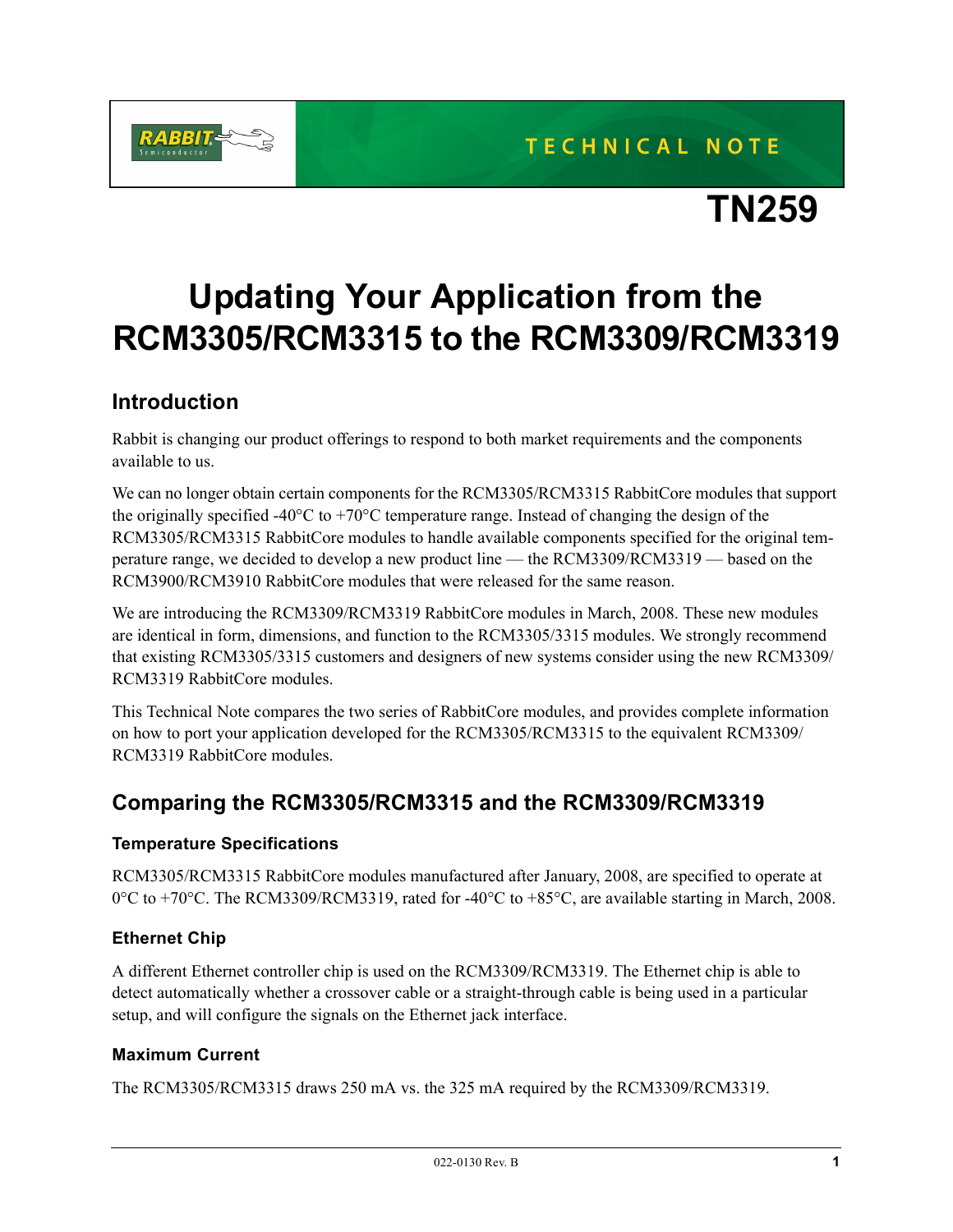### **LEDs**

The **SPEED** and user (**USR**/**BSY**) LED locations have been swapped between the RCM3305/RCM3315 and the RCM3309/RCM3319, the **LNK**/**ACT** LEDs have been combined to one LED on the RCM3309/ RCM3319, and the RCM3309/RCM3319 has an **FDX**/**COL** LED instead of the **SF** LED on the RCM3305/RCM3315. The **SF** LED on the RCM3305/RCM3315 blinks when data are being written to or read from the serial flash. The **FDX**/**COL** LED on the RCM3309/RCM3319 indicates whether the Ethernet connection is in full-duplex mode (steady on) or that a half-duplex connection is experiencing collisions (blinks).

**NOTE:** The change in LED indicators means that there is no indication on the RCM3309/ RCM3319 when data are being written to or read from the serial flash.

[Figure 1](#page-1-0) compares the RCM3305/RCM3315 and the RCM3309/RCM3319 component layouts. The LED placements on the boards remain unchanged.



<span id="page-1-0"></span>*Figure 1. RCM3305/RCM3315 and RCM3309/RCM3319 LED Layouts*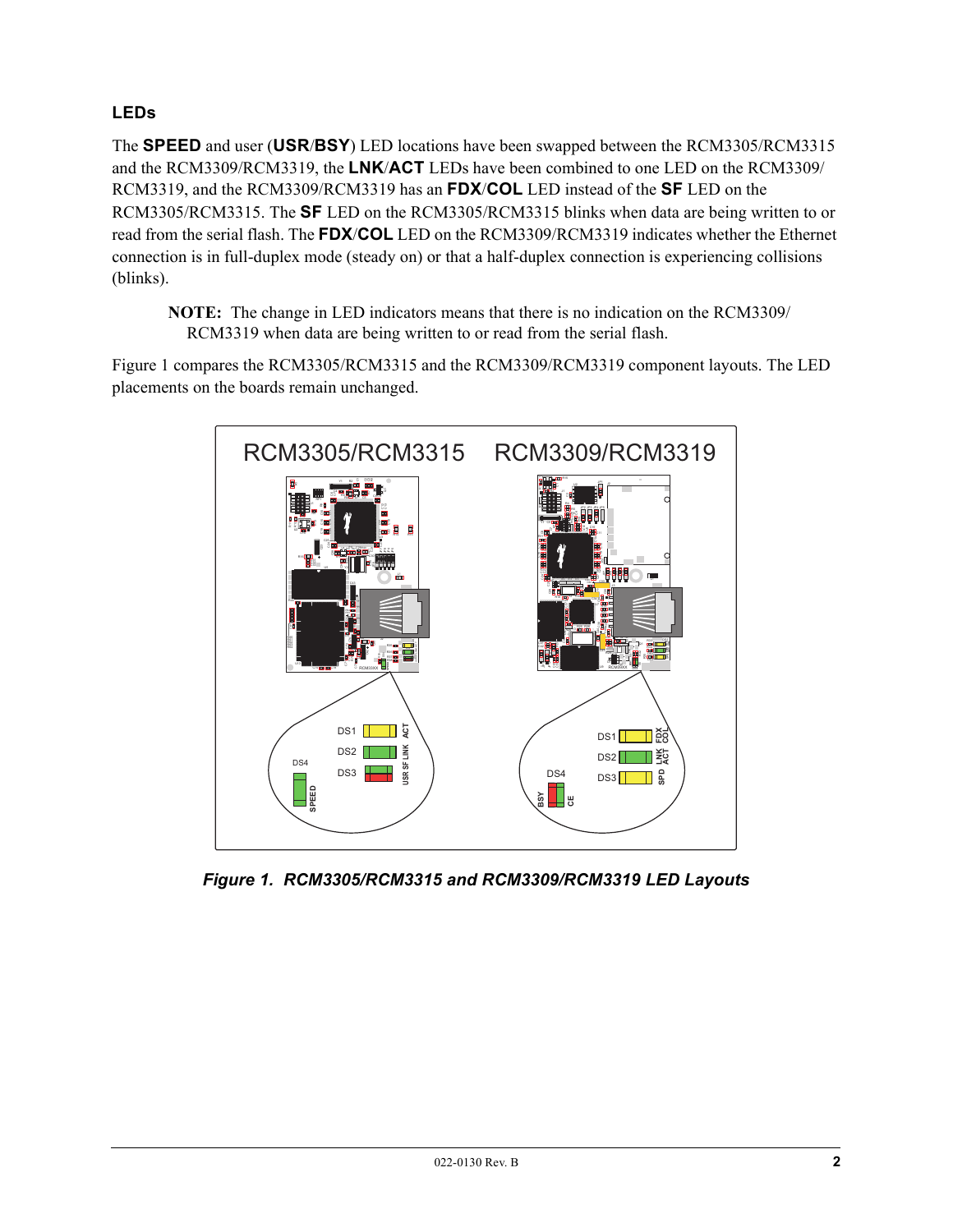### **Dynamic C**

As long as no low-level FAT file system calls were used in your application developed for the RCM3305/ RCM3315, you may run that application on the RCM3309/RCM3319 after you recompile it using Dynamic C v. 9.60.

Dynamic C v. 9.60 now has many of the previously optional modules included in the standard release. [Table 1](#page-2-0) compares the Dynamic C features available for the two series of RabbitCore modules.

<span id="page-2-0"></span>

| <b>Dynamic C</b>                                           | <b>RCM3305/RCM3315</b>                                      | RCM3309/RCM3319                                             |  |
|------------------------------------------------------------|-------------------------------------------------------------|-------------------------------------------------------------|--|
| <b>Standard Release</b>                                    | v.9.25                                                      | v.9.60                                                      |  |
| <b>Optional Modules</b><br>(purchased separately)          | FAT File System                                             | Included in Standard Release                                |  |
|                                                            | RabbitWeb                                                   |                                                             |  |
|                                                            | Point-to-Point Protocol (PPP)                               |                                                             |  |
|                                                            | Simple Network Management Pro-<br>tocol (SNMP)              |                                                             |  |
|                                                            | $\mu$ C/OS-II Real-Time Kernel                              |                                                             |  |
|                                                            | Library Encryption Executable                               |                                                             |  |
|                                                            | Modbus TCP                                                  |                                                             |  |
| <b>Optional Security Modules</b><br>(purchased separately) | <b>Advanced Encryption Standard</b><br>(AES)                | Rabbit Embedded Security Pack                               |  |
|                                                            | Secure Sockets Layer (SSL)                                  |                                                             |  |
| Other Optional Modules<br>(available separately)           | Rabbit Field Utility source code<br>$\bullet$               | Rabbit Field Utility source code                            |  |
|                                                            | One-Year Telephone Technical<br><b>Support Subscription</b> | One-Year Telephone Technical<br><b>Support Subscription</b> |  |

*Table 1. Comparison of Dynamic C Resources*